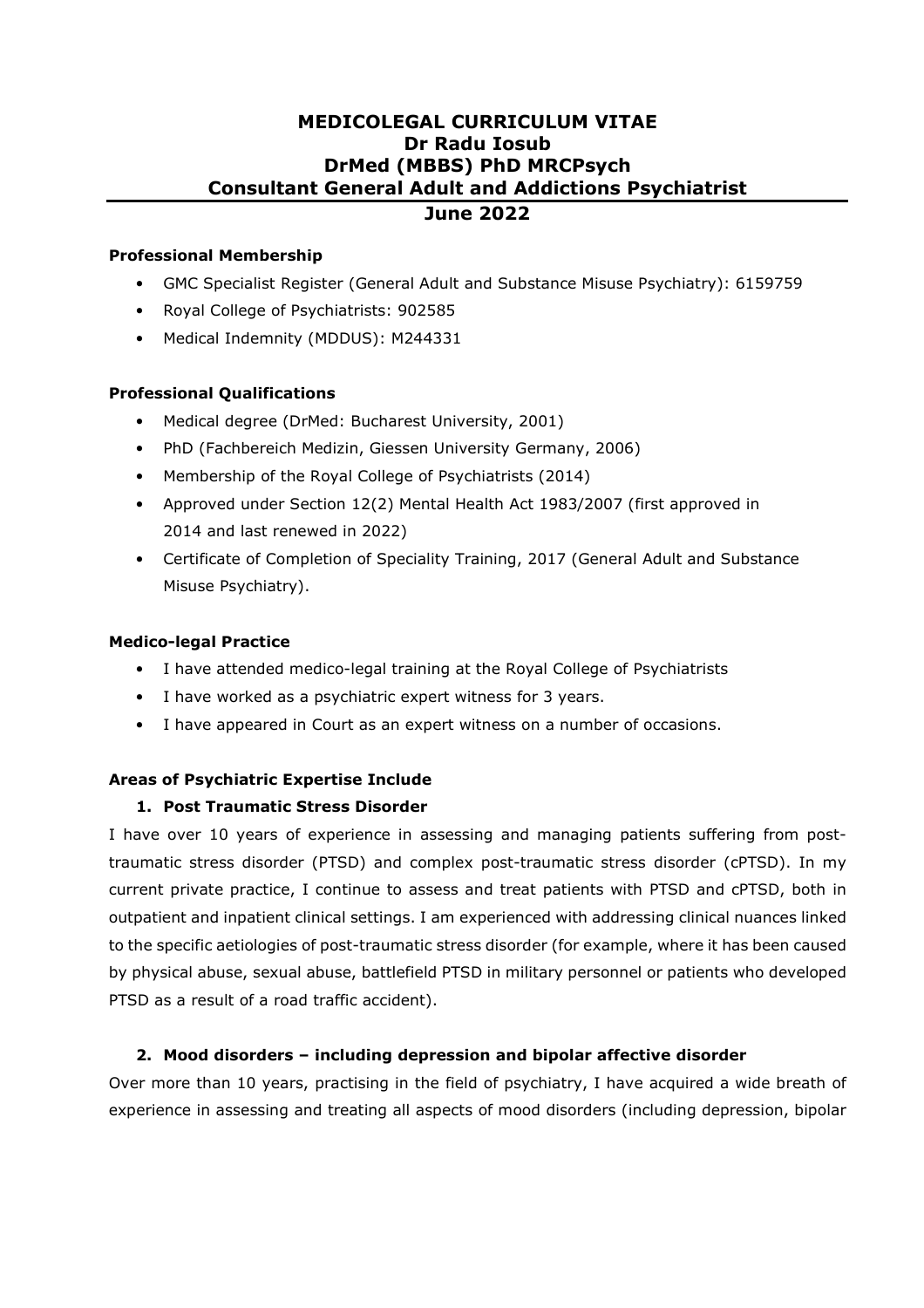affective disorder, cyclothymia, dysthymia, seasonal affective disorder as well as premenstrual dysphoric disorder), both as primary diagnoses and comorbid with other mental health conditions such as PTSD.

## **3. Alcohol and Drug Misuse/Dependency**

I have additional training as a specialist in the field of substance misuse and addictions, and this clinical aspect still forms a significant proportion of my day-to-day clinical practice. I am an accredited consultant psychiatrist with a recognised specialism in substance misuse psychiatry. I have worked as the Lead Consultant for Dorset Drug and Alcohol Services, and for Acer Specialist inpatient addictions unit in Bristol until 2020.

## **4. Personality disorders**

Over the more than 10 years, I have been assessing and treating patients with personality disorders. I am experienced in meticulously assessing for different traits of personality disorders and in formulating evidence-based management plans, working collaboratively with other professional groups such as clinical psychologists.

## **5. Patients with comorbid physical health conditions including pain**

I have gained clinical experience in managing patients with complex physical health conditions, including complex pain by working as part of a leading clinical team within the Neuropsychiatry unit at Frenchay Hospital in Bristol, during my specialist training. As an addiction specialist, I continue to see patients with significant physical health comorbidities and with complex pain syndrome, in my clinical practice.

## **6. Somatoform and Conversion Disorders**

I gained experience in assessing and managing patients with somatoform and conversion disorder over more than 10 years of working in various psychiatric services. I continue to see patients with various aspects of somatoform and conversion disorders in my day-to-day clinical practice.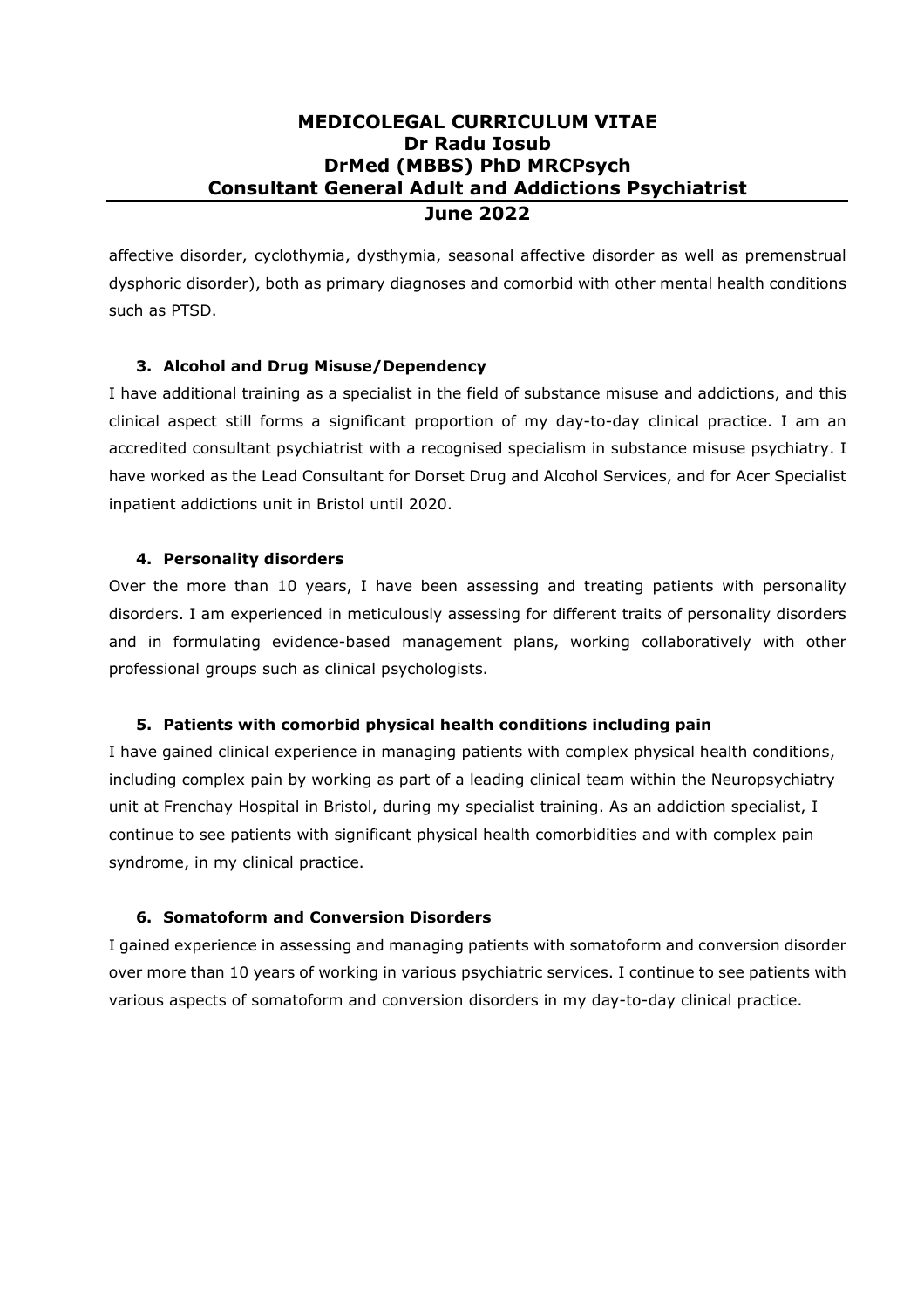#### **7. Old Age Psychiatry**

As a general adult consultant psychiatrist, I have experience in assessing and treating adult patients of all ages. To this date, a proportion of my caseload is represented by patients over the age of 65 presenting with various psychiatric conditions.

## **8. Mental Capacity**

Over more than 10 years of psychiatric clinical practice, I've gained experience in assessing mental capacity specific to various decisions, both in my clinical and medicolegal practice.

I am experienced in assessing an individual's testamentary capacity as well as specific aspects of the mental capacity (capacity to make decisions about health, care of finances).

#### **9. Psychotic Illnesses**

I am experienced in the assessment and treatment of patients with a psychotic illness. I developed a special interest in the field of psychosis, and I worked as the Lead Consultant for the Early Intervention in Psychosis for Somerset partnership NHS trust between 2017 and 2019. During the same period, I chaired the Trust-wide Psychosis Best Practice Meeting in Somerset, a professional forum focusing on promoting best practice and evidence-based treatments for patients suffering with psychoses.

## **Revalidation and Continuing Professional Development**

● I engage with Continuing Professional Development, including in areas relevant to medico-legal work and am in good standing with the Royal College of Psychiatrists

- I am a member of a medico-legal CPD peer supervision group
- I have attended medico-legal training at the Royal College of Psychiatrists
- I am revalidated by the GMC
- I have a licence to practice

## **Clinical Experience**

I have been practicing as a consultant psychiatrist since 2017. I completed my undergraduate medical training at Bucharest University in 2001. Following a period of focusing on medical research, completing a PhD and working at Bristol University as a postdoctoral research fellow in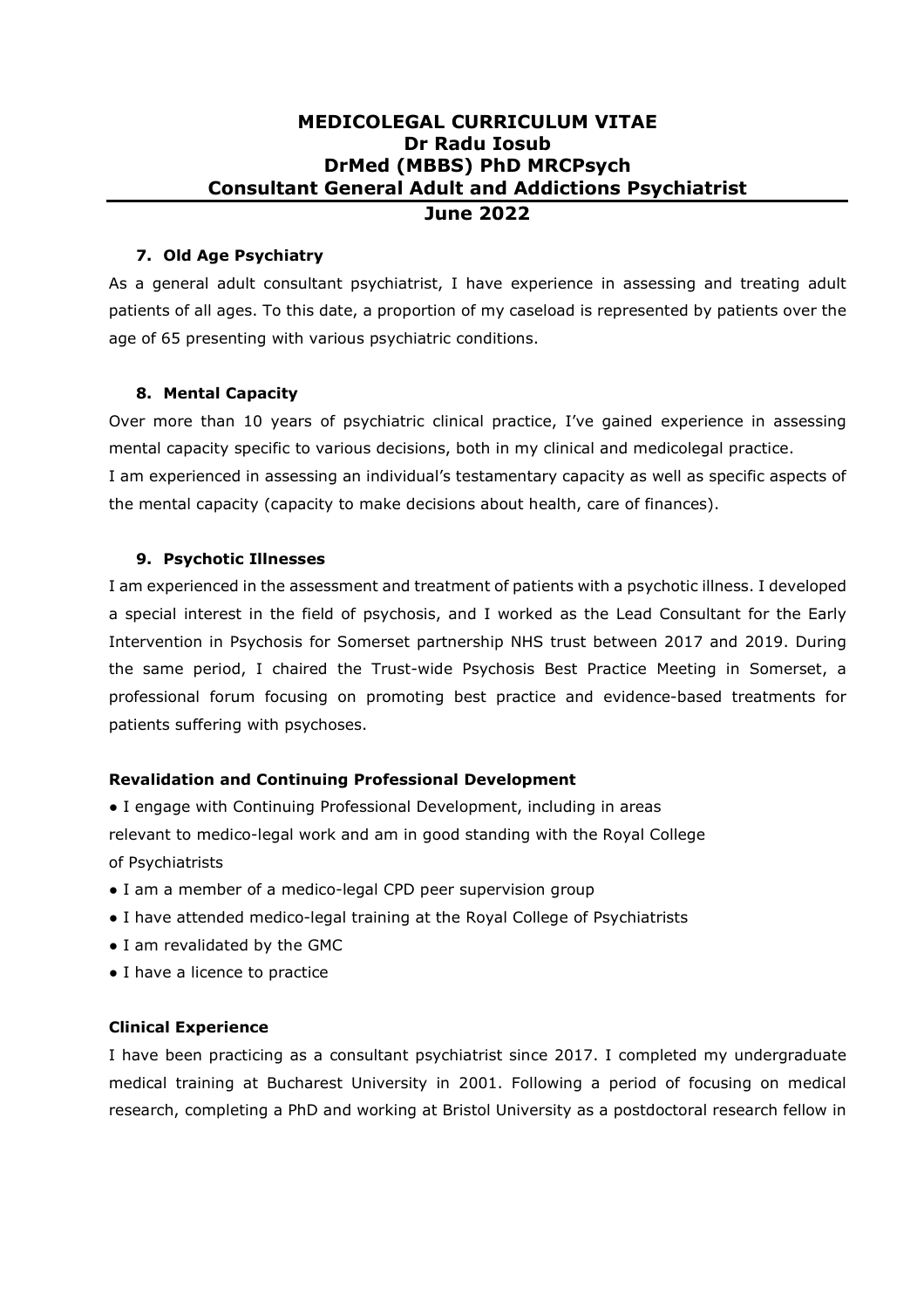the field of Neurosciences, I started my post-graduate clinical training at Bristol Royal infirmary in 2008.

I completed one year of training as part of the national training scheme for Emergency Medicine, at Torbay Hospital (between 2010 and 2011). I undertook my core psychiatric training in Bristol as part of the Severn Deanery training scheme for psychiatry (between 2011 and 2014). I completed my higher training as a psychiatrist in Bristol, specializing in general adult psychiatry and substance misuse/addictions (between 2014 and 2017).

I was first appointed as a Consultant Psychiatrist and Clinical Research Lead for Somerset partnership NHS trust in 2017.

I worked as a clinician in the NHS for more than 11 years. I am currently practicing as a Consultant Psychiatrist based at Bristol Priory Hospital and Litfield House Medical Centre.

## **Current Positions**

- I am a Consultant Psychiatrist specialising in adult psychiatry and substance misuse/addictions, based at Bristol Priory Hospital and at Litfield House Medical Centre.
- I am the chair of the South West forum for Addiction Consultant Psychiatrists.

## **Previous Positions**

- Nov 2020 Feb 2022: Consultant Psychiatrist, Clouds House, Forward Trust.
- Mar 2019 Oct 2020: Consultant Addiction Psychiatrist, Avon & Wiltshire Mental Health NHS Trust (ACER NHS Specialist Inpatient Addictions Unit in Bristol and for Bournemouth and Dorset Specialist Drug and Alcohol Service, Educational Supervisor for advanced and core psychiatric trainees, Chair of the South West Addiction Consultant Psychiatrists Forum).
- Aug 2017 Mar 2019: Consultant Psychiatrist, Somerset Partnership NHS Foundation Trust (Consultant for Early intervention of Psychosis in Somerset, Chair of the regional Psychosis Best Practice Group Meeting in Somerset, Educational supervisor for advanced trainees and acting up consultants, Principal Investigator for RADAR and SCENE research studies in Somerset and Clinical Research Lead for the Trust).
- Aug 2014 Aug 2017: Advanced Training in General Adult and Addictions Psychiatry